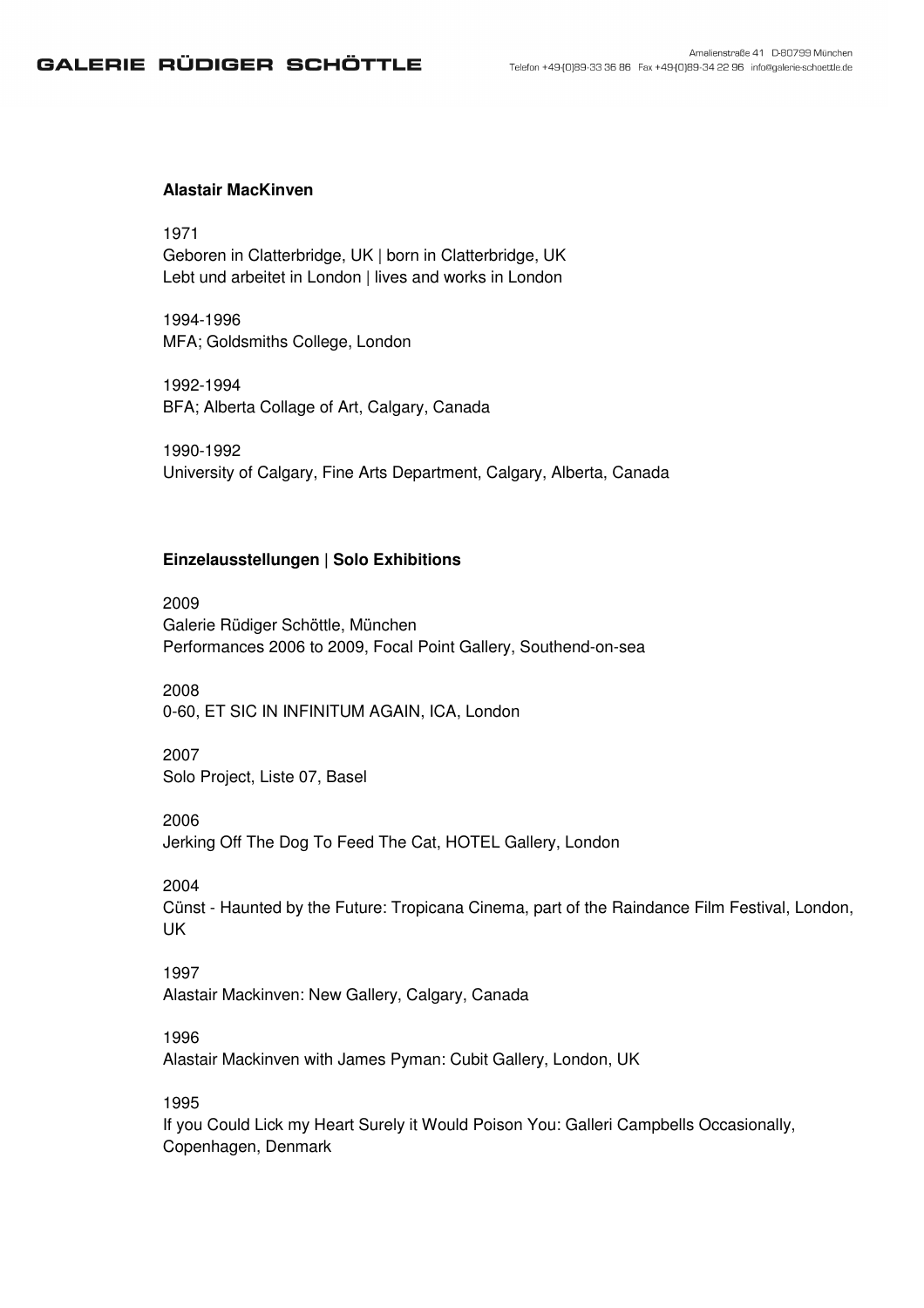# GALERIE RÜDIGER SCHÖTTLE

## 1994

Revenge, Greed, and Blackmail: Edmonton Art Gallery, Edmonton, Canada

1993 Two Inches Longer: Truck, Calgary, Canada

## **Gruppenausstellungen | Group Exhibitions**

#### 2008

That's Not How I Remember It, Anna Helwing Gallery, Los Angeles Strange Events Permit Themselves The Luxury Of Occuring, Camden Arts Centre, London Horsebit Cocktail, Galerie Dennis Kimmerich, Dusseldorf The Nang Gallery Frieze Soup Kitchen, Nang Gallery, London 0-60 Performace Weekend Curated by Andrew Hunt, ICA, London Novel, Bibliothekswohnung Anna-Catherina Gebbers, Berlin Congratulations You Are Represented By Nang Gallery, Nang Gallery, London Zodiac 3000, The Reach of Tomorrow, curated by Dr Richard Laing and Karen Novotny with Josephine Pryde, Merlin Carpenter, Dan Mitchell, Racheal Reupke, the JG Ballard Centre of Psycopathological Research, International Project Space Birmingham A Powerful Optimism, Nang Gallery, London Artchitecture, Nang Gallery, London Thames Mudlarks, CTRL Gallery, Houston Texas

## 2007

The Death Of Affect, curated by Matt Williams, Parade, London, Gallery Swap, Hotel at Guido Baudach, Berlin

#### 2005

Islands of Glory in Streets Caked With the Faeces of Decadence: NANG Gallery, with Ben Wallers and Merlin Carpenter, London, UK

### 2004

Group show: Opposite the Play Ground, London, UK I Love Music: Creative Growth, Oakland, California, curated by Mathew Higgs

#### 2003

The Frog Show: The Egg, London, UK Cünst - Séance: Octopad, London, UK

# 2001

Thomas Helbig and Alastair Mackinven: Trade Apartment, London, UK

#### 1999

Public Opinion Is A Little Girl: Deutsch Britische Freundschaft, London, UK